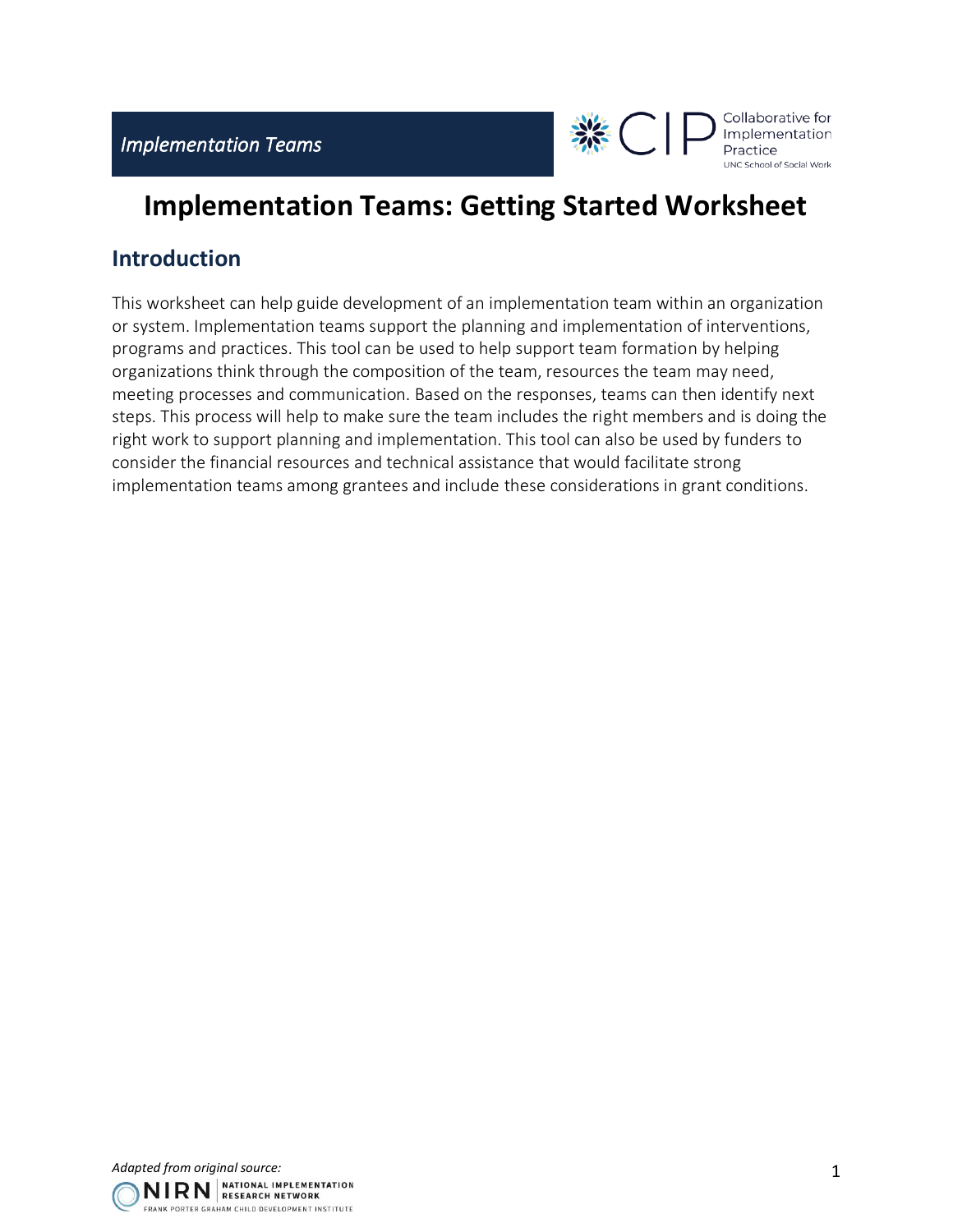## **Implementation Teams: Getting Started Worksheet**

| <b>Guiding Questions</b>                                                                                                                                                                                                                                                           | <b>Notes for Teams or Funders</b> | <b>Next Steps</b> |
|------------------------------------------------------------------------------------------------------------------------------------------------------------------------------------------------------------------------------------------------------------------------------------|-----------------------------------|-------------------|
| <b>Team Composition:</b>                                                                                                                                                                                                                                                           |                                   |                   |
| Who should be part of the team?<br>$\bullet$<br>What roles should be included on the team?<br>$\bullet$<br>How will the team ensure that a variety of<br>$\bullet$<br>viewpoints are represented?                                                                                  |                                   |                   |
| Resource: Team Capacity Worksheet                                                                                                                                                                                                                                                  |                                   |                   |
| <b>Team Resources:</b>                                                                                                                                                                                                                                                             |                                   |                   |
| What support is needed so that all team members<br>$\bullet$<br>can attend the meetings? Consider things such as<br>staffing coverage, schedule changes, meeting<br>space and compensation for community members.<br>Does the team need more or different information<br>$\bullet$ |                                   |                   |
| to guide the work? What information needs to be<br>individualized for team members so that they can<br>contribute effectively?                                                                                                                                                     |                                   |                   |
| How will the team access ongoing relevant data to<br>$\bullet$<br>improve implementation?                                                                                                                                                                                          |                                   |                   |
| What other help is needed to support<br>$\bullet$<br>implementation?                                                                                                                                                                                                               |                                   |                   |
| Who can provide this expertise or input?                                                                                                                                                                                                                                           |                                   |                   |